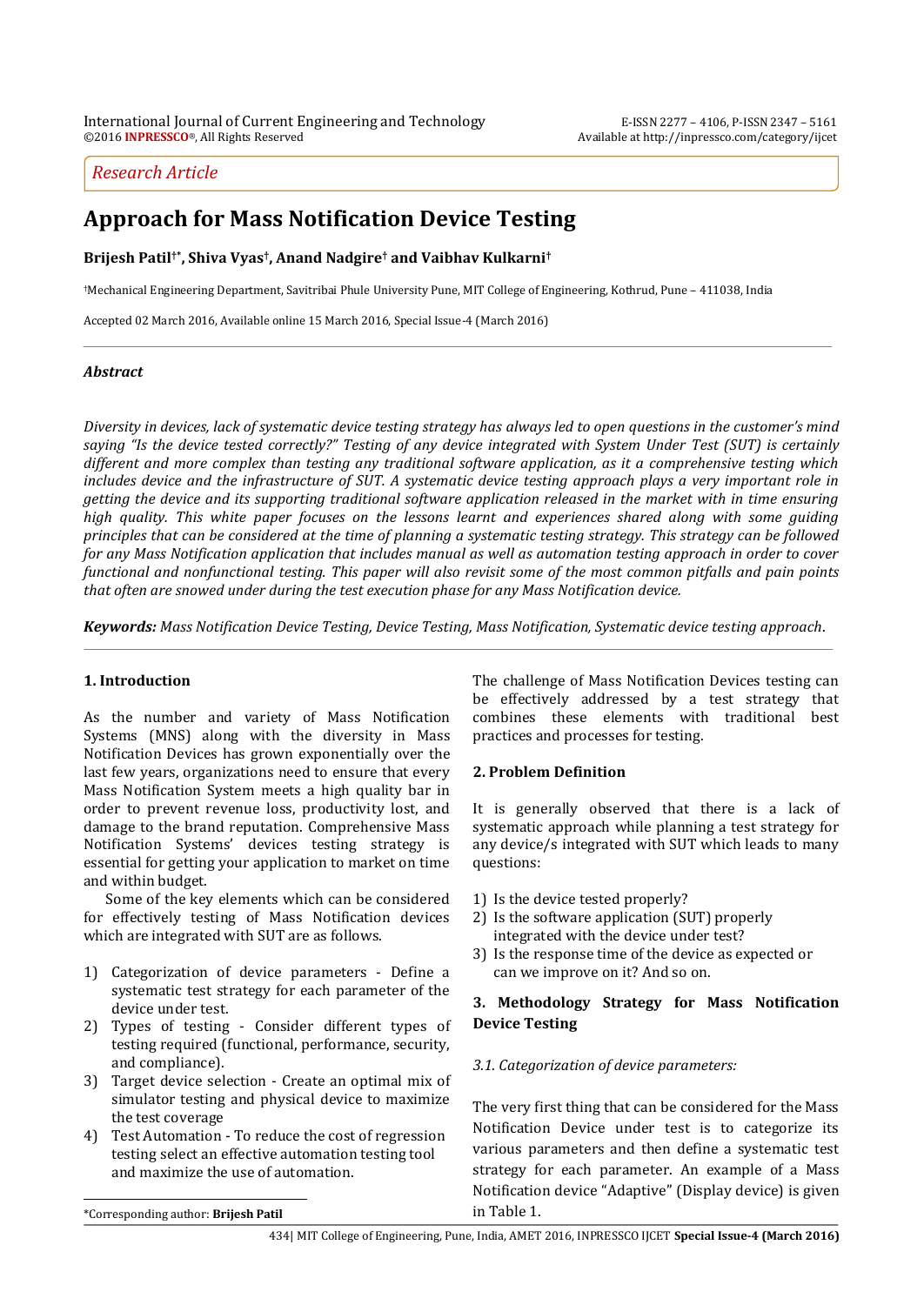### **Table 1** Device parameters

| Type of Device            | Protocol | Firmware<br>Supported | Response<br>Supported | Type of text<br>supported | Type of text color<br>supported | Scalability |
|---------------------------|----------|-----------------------|-----------------------|---------------------------|---------------------------------|-------------|
| Adaptive (Display device) | TCP/IP   | 1.1                   |                       | Times New Roman           | Red                             | 3,100,200   |

Here one of the biggest challenges of a MNS device testing is its ability to scale. Scalability testing helps to determine whether your SUT scales with the workload growth as the MNS.

Device grows in numbers and complexity. Hence, scalability testing forms an essential part of the entire development and testing process of MNS.

|  | <b>Table 2</b> Device factors |  |
|--|-------------------------------|--|
|  |                               |  |

| Device Factor      | Type of testing                         |  |  |  |
|--------------------|-----------------------------------------|--|--|--|
| Protocol           | 1. Network Security testing             |  |  |  |
|                    | 2. Firewall Testing                     |  |  |  |
| Firmware           | 1. Firm ware compatibility testing      |  |  |  |
|                    | 2. Performance testing w.r.t Firmware   |  |  |  |
|                    | Functional and Non Functional testing   |  |  |  |
| Response Time      | (Performance Testing)                   |  |  |  |
| Type of Text       | Functional /compatible testing-to cover |  |  |  |
| Support            | various fonts of text                   |  |  |  |
| Type of text color | Functional /compatible testing-to cover |  |  |  |
| supported          | various supported text color            |  |  |  |
| Scalability        | NFR-Nonfunctional testing               |  |  |  |
|                    |                                         |  |  |  |

#### *3.2. Test Approach for Physical device vs Simulators.*

Use of simulators can be very effective in the early phase of development life cycle. Better test coverage can be achieved with respect to scalability and response time whereas testing on physical devices is very essential to understand the real time behavior of the device with the integrated software (SUT).

Below figure explains further how choice between Physical device vs Simulators can help in planning a better test strategy



**Fig.1** Choice between Physical device vs Simulators

## **4. Challenges with Real device and simulators**

## *4.1. Challenges with real device testing:*

Though testing with physical devices is recommended and generally followed, however it is observed that more challenges are encountered in this area. General issues faced while testing with real devices are as below:

| Table 3 Challenges and Recommendations for real |
|-------------------------------------------------|
| device testing                                  |

| Sr.<br>Nο | Challenges                                                              | Recommendation                                                                                                                                                                                     |  |  |
|-----------|-------------------------------------------------------------------------|----------------------------------------------------------------------------------------------------------------------------------------------------------------------------------------------------|--|--|
| 1         | Device<br>Configuration<br>complexity                                   | Use of Automation scripts for<br>configuration of device; However at<br>the initial phase reference document<br>containing all the configuration<br>information can also be very helpful.          |  |  |
| 2         | Network<br>Connectivity issues                                          | General practice is to have an<br>independent test network where<br>the device and SUT should be configured.                                                                                       |  |  |
| 3         | Third party<br>software<br>dependency<br>for configuring the<br>device. | Probably the solution would be to create<br>automation scripts for<br>configuring the third party software,<br>however at the initial phase reference<br>documents containing all the information. |  |  |

## *4.2. Challenges with simulator testing*

As discussed, earlier testing with simulators should be done in the early phase of the development life cycle, as simulators can be used to test the basic application functionality; General issues faced while testing with simulators are as below:

## **Table 4** Challenges and Recommendations while testing with simulators

| Sr.<br>Nο                | Challenges                                                            | Recommendation                                                                                                                                  |  |  |
|--------------------------|-----------------------------------------------------------------------|-------------------------------------------------------------------------------------------------------------------------------------------------|--|--|
| 1                        | SUT Knowledge                                                         | Gain Knowledge by conducting sessions<br>with domain experts                                                                                    |  |  |
| $\overline{\mathcal{L}}$ | Deep Knowledge<br>of device and its<br>integration with<br><b>SUT</b> | Conduct Domain knowledge sessions with<br>System/Software Architect                                                                             |  |  |
| 3                        | Features in<br>simulators Vs<br>Features in actual<br>devices         | Clarity in understanding expectations from<br>simulators at the same time it should be<br>clearly communicated to the test team                 |  |  |
| $\overline{4}$           | Communication<br>hetween<br>simulator and SUT                         | Granular level understanding of<br>communication between SUT and actual<br>device e.g. Protocol/Fix parameters /Inputs<br>and outputs format    |  |  |
| 5                        | Simulator<br>framework                                                | Well defined logging framework should be<br>developed, which helps in differentiating<br>the issue coming out from simulators and<br><b>SUT</b> |  |  |

435| MIT College of Engineering, Pune, India, AMET 2016, INPRESSCO IJCET **Special Issue-4 (March 2016)**